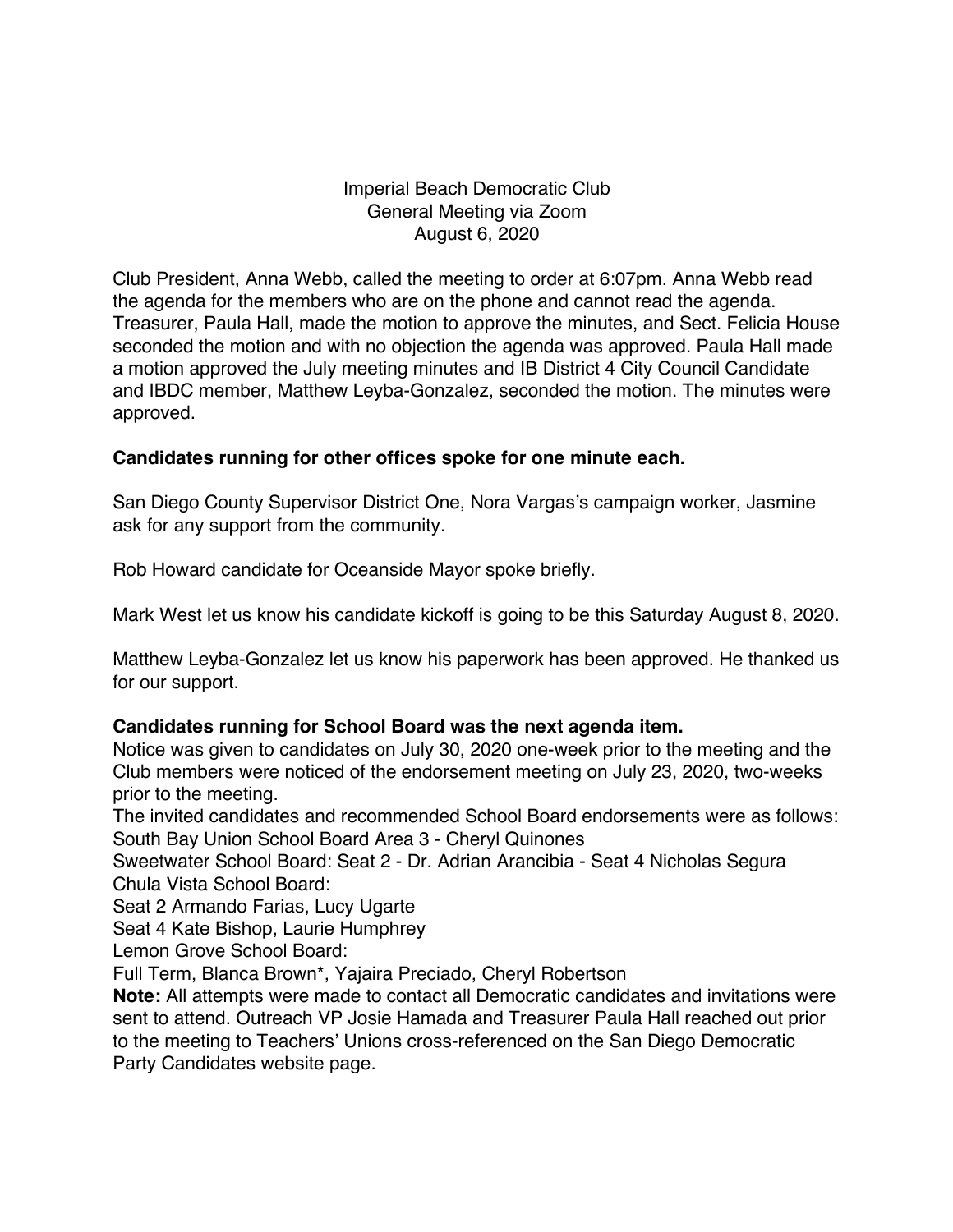Paula Hall made a motion to consider endorsing for CV elementary school board Seat 2. The motion was seconded and without objection we began the endorsement process.

Chula Vista Seat 2: Lucy Ugarte spoke asking for our endorsement. O&A for Lucy.

She outlined her experience in the past and currently.

Anna Webb opened the floor for discussion.

Candidate Armando Farias was not present and no one spoke on his behalf.

Candidate Lucy Ugarte received 10 yes votes and 0 opposition votes. The Imperial Beach Democratic Club endorsed Lucy Ugarte for Chula Vista Elmentary School Board, Seat 2.

VP Rick Bates made a motion to endorse Chula Vista Elementary School Board, Seat 4 and Paula Hall seconded the motion.

Candidate Kate Bishop gave her two-minute introduction. She is working for social justice, she is an artist, and an educator.

Q&A for Kate.

Candidate Laurie Humphrey was not present and no one spoke on her behalf.

Michelle ask for an endorsement of Kate Bishop by acclamation, and Rick Bates seconded. There was no opposition endorsing Kate by acclamation.

President Anna Webb opened the floor to entertain a motion to endorse South Bay Union School Board race. No one made a motion to endorse this race.

The candidate for South Bay Union School Board Area 3 and IBDC member, Cheryl Quinones moved to endorse this race. No one seconded the motion. IBDC did not endorse this race.

Regional 20 Director, Michelle Krug, made a motion to endorse the Sweet Water High School Board seat 2. Paula Hall seconded the motion.

Dr, Adrian Arancibia spoke about his candidacy.

Michelle Krug had a point of contention surrounding whether or not all the democratic candidates are represented. She mentioned that Cindy Lopez was running as a candidate. Anna Webb pointed out that in the Club's research her name had not been presented and was not listed on the San Diego County Democratic Party candidates webpage.

Dr, Arancibia had one minute for closing statements.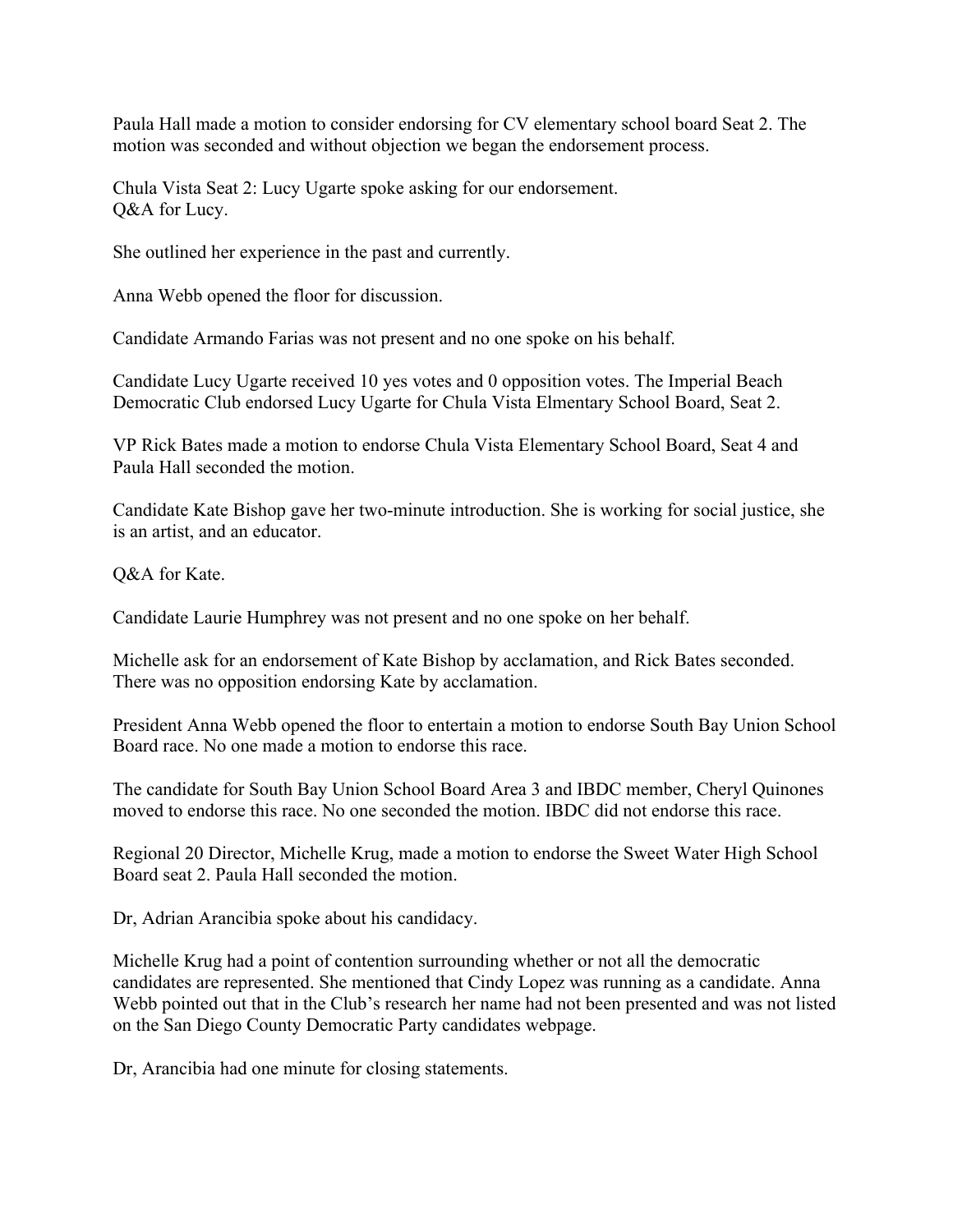A vote was taken and Dr. Arancibia received the endorsement from the Imperial Beach Democratic Club. He won by 9 to 0.

Sweet Water High School Board Seat 4. Nicholas Segura spoke for two minutes about his candidacy and his qualification to be in seat four of the Sweet Water High School Board.

Q&A for Nicholas Segura

Nicholas received the endorsement by 10 to 0

Rick Bates moved to consider endorsing on the Lemon Grove School Board Full Term and Michelle Krug seconded the motion.

Candidate Blanca Brown was not present.

Yajaira Preciado introduced herself for two minutes.

Cheryl Robertson introduced herself for two minutes.

Q&A for Cheryl and Yajaira

Deliberations ended with consideration of Cheryl Robertson for endorsement. Cheryl was endorsed with a vote of 12-0.

Yajaira Preciado was endorsed by a vote of 12-0.

Coronado School Board was moved to endorse by Michelle Krug and seconded by Cheryl Quinoes.

Candidate Whitney Antrim used her two minutes to introduce herself.

Q&A for Whitney

Whitney gave her closing statement.

The floor was open for discussion, but there was no discussion. She was endorsed by a vote of 11-0 as candidate for Coronado School District.

We heard from Jane King regarding the GoTeam. She let us know that we need to go to the Go team web page and volunteer for phone banking and texting. She also told us about new training